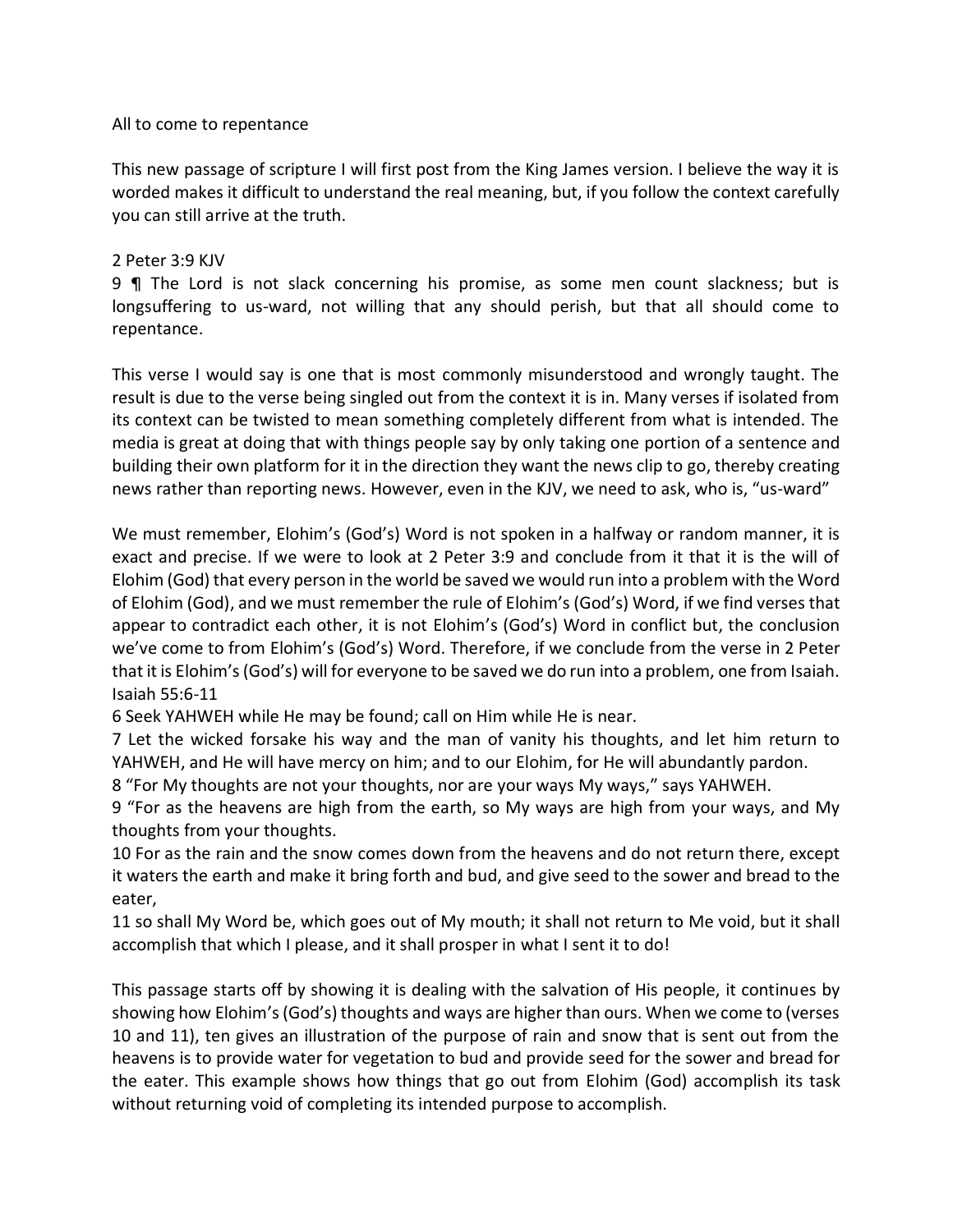The context still dealing with the salvation of His people when we arrive at (verse 11), after giving the example in (verse 10) He concludes by showing how His Word that goes out from Him does not return void, but, accomplishes Elohim's (God's) desire that His Word was sent out to do. If we conclude from (2 Peter 3:9) that Elohim's (God's) desire is for every person in the world to be saved, then His Word has failed to accomplish its task and has returned void. So, then knowing that Elohim's (God's) Word is precise, we obviously have drawn the wrong conclusion.

That leads many to think it can't be that way, where Elohim (God) decides who will be saved, why would Elohim (God) save some while letting others perish? Elohim (God) would not do that, He is a loving Elohim (God) who wants everyone to be saved, therefore, we have our own choice if we want to be saved or not, that in our eyes is more just.

However, we read in the book of Romans.

Romans 9:17-24

17 For the Scripture says to Pharaoh, "For this very purpose I raised you up, so that I might display My power in you, and so that My name might be publicized in all the earth."

18 So then, He has mercy on whom He pleases. And He hardens whom He pleases.

19 Perhaps You will say, "Why does He yet find fault? For *those* who resist His will?"

20 Rather, O man, who are you to question against Elohim? Shall the thing formed say to the One forming it, "Why did You make me like this?"

21 Or does not the potter have authority over the clay, out of the one lump to make one vessel to honor, and one to dishonor?

22 But if Elohim, desiring to demonstrate His wrath, and to make His power known, endured in much long-suffering vessels of wrath having been fitted out for destruction,

23 but He poured out His mercy on the vessels of favor, which He before prepared for the glory of Elohim,

24 whom He also called, not only us, of Jews, but also out of nations. *(Spiritual Jacob and Israel)*

We look also to Jacob and Esau.

Romans 9:11-16

11 for the children not yet being born, nor having done any good or evil, that the purpose of Elohim according to election might stand, not of works, but of the One calling,

12 it was said to her, "The Elder shall be servant of the younger;"

13 even as it has been written, "Jacob I loved, and *Esau I have hated."*

14 What then shall we say? Is there not unrighteousness with Elohim? Let it not be!

15 For He said to Moses, "I will have mercy on whomever I will have mercy, and I will pity whomever I will pity."

16 So then, it is not of the one willing, nor of him who runs, but of Elohim who has mercy.

Now let's put the 9th verse of 2nd Peter back into the context in which it is, and backup and look at the entire context and the verse again and see if we can arrive at the true meaning of verse 9. The first two verses of chapter three are explaining the purpose of writing this epistle to remind the readers what has been said by the apostles.

We pick up the context in verse three of chapter three.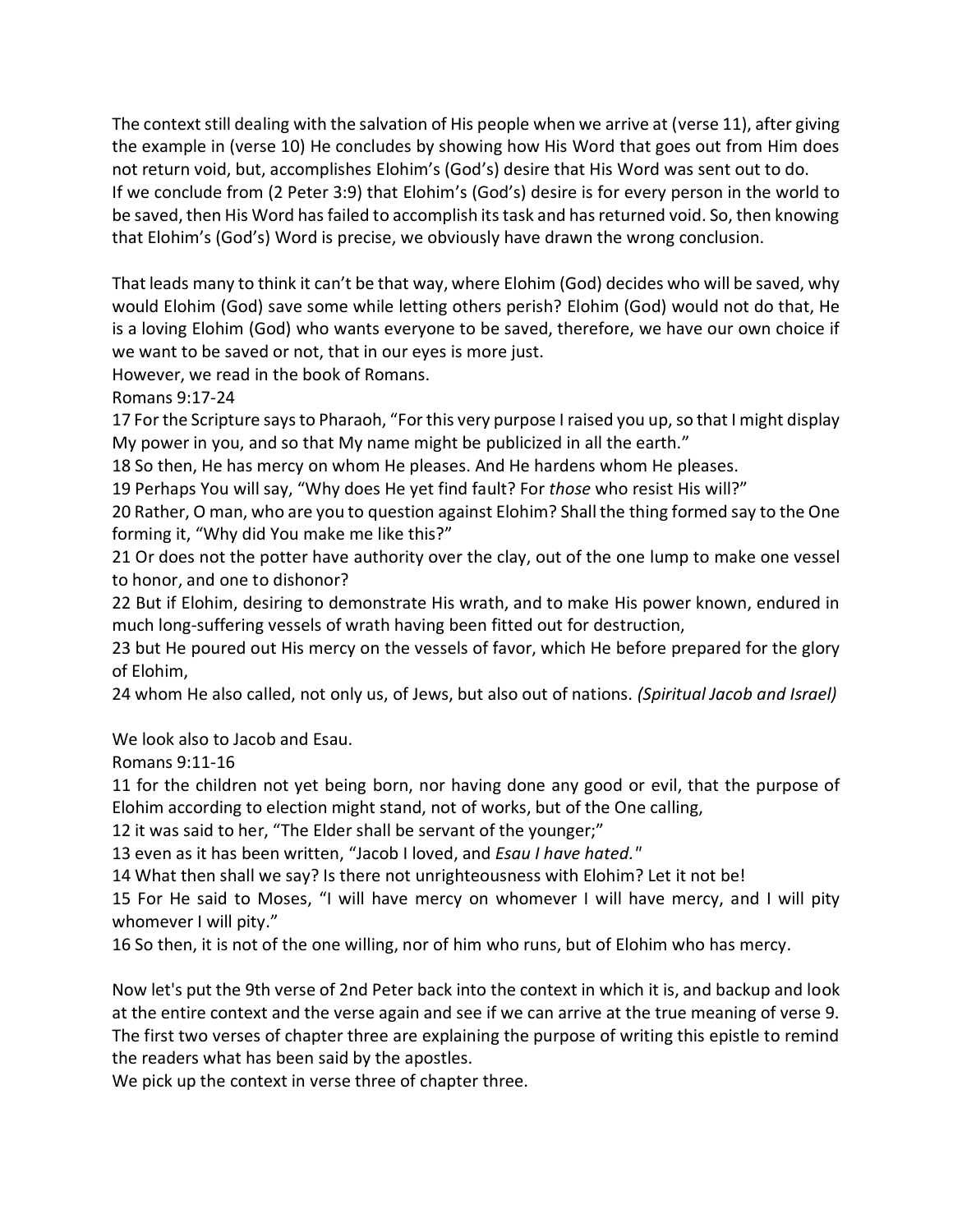2 Peter 3:3

3 first, knowing this, that during the last days scoffers will come walking according to their own lusts,

To start with he is talking concerning the last days and the context is dealing with scoffers; that is, total nonbelievers. It is very important to keep in mind who the focus is on.

2 Peter 3:4-6

4 and saying, "Where is the promise of His coming? For from which time the fathers fell asleep, all things remain so from the beginning of creation."

5 For this they willingly forget, that the heavens were of old; and the earth rose up from the waters, and by means of water, by the word of YAHWEH.

6 Through which the world which then was, being flooded by water, perished.

The scoffers are asking where the promise of the Messiah's coming is because all things in the earth continue as they always have from the beginning. Notice also the word "they" in verse 5, often times when the Bible uses the word "they, them, their" it is referring to the wicked, if the Bible is referring to the beloved of Elohim (God) it uses words like, "we, our, you, us" so here the focus of the context is still on the scoffers, the wicked. The writer is reminding them of Elohim's (God's) promise to kill all life on the earth during the days of Noah by flood and it happened. 2 Peter 3:7

7 But the heavens and the earth now, having been stored up by the same Word, are being kept for fire to a day of judgment and destruction of wicked men.

The focus of the context still on the wicked scoffers, after the reminder of the flood of Noah's day gives warning by the very same Word by which that warning came another warning of the coming judgement this time by fire where all wickedness will be destroyed.

2 Peter 3:8

8 But as for you beloved, let not this one thing be hidden from you, that one day with YAHWEH is as a thousand years, and a thousand years as one day.

Note carefully in (verse 8) the change of focus in context, no longer are the wicked scoffers in focus but now the focus shifts from the wicked to the beloved and the beloved are the spiritual Jacob and Israel. Jacob being all those who are not yet saved but who will be saved, and Israel those who are saved. They are the beloved of Elohim (God), and they are all being reminded how Elohim's (God's) time scale is not like our time scale, such as how Elohim's (God's) thoughts are higher than ours as from (Isaiah 55:8 "For My thoughts are not your thoughts, nor are your ways My ways," says YAHWEH.) Then with the change of focus to the beloved of Elohim (God) we come to (verse 9).

## 2 Peter 3:9

9 YAHWEH is not negligent concerning His promises, as some count negligence, but is patient toward us, not wishing any beloved to perish, but all to come to repentance.

The focus is still on the beloved of Elohim (God), not on everyone in the world. In the KJV it is the word "us-word" they are the beloved. As we seen earlier in this lesson, with the focus on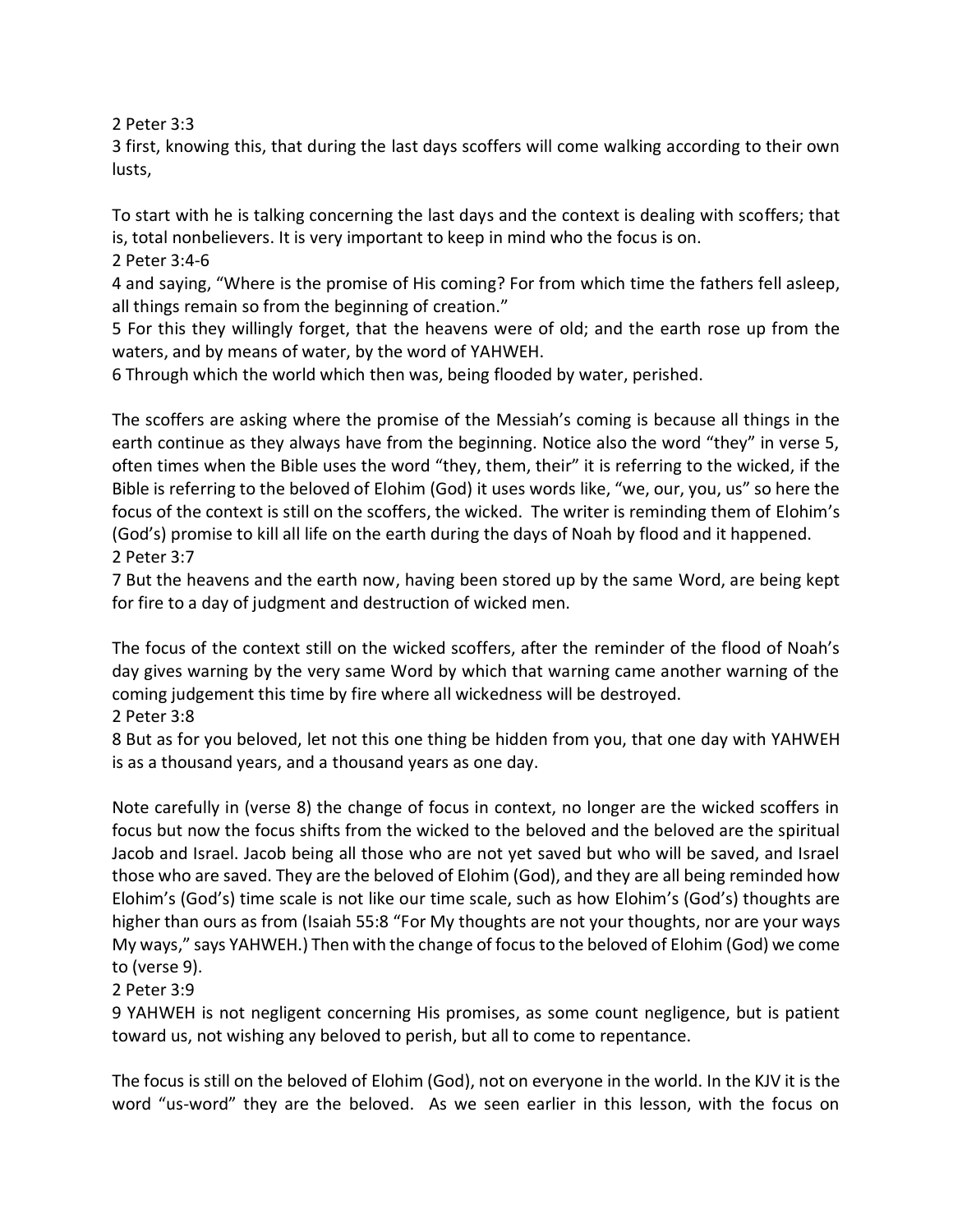everyone in the world we ran into problems with other passages in the Bible appearing to contradict each other and as I stated the conflict is not with Elohim's (God's) Word, rather with our conclusion we've drawn. We need to look for another conclusion that is in harmony with the Word of Elohim (God).

We see how it is the beloved of Elohim (God) He is referring to in (verse 9) and not everyone of the whole world, for then the other passages fall into place and are in harmony. Isaiah 55:6-11

6 Seek YAHWEH while He may be found; call on Him while He is near.

7 Let the wicked forsake his way and the man of vanity his thoughts, and let him return to YAHWEH, and He will have mercy on him; and to our Elohim, for He will abundantly pardon.

8 "For My thoughts are not your thoughts, nor are your ways My ways," says YAHWEH.

9 "For as the heavens are high from the earth, so My ways are high from your ways, and My thoughts from your thoughts.

10 For as the rain and the snow comes down from the heavens and do not return there, except it waters the earth and make it bring forth and bud, and give seed to the sower and bread to the eater,

11 so shall My Word be, which goes out of My mouth; it shall not return to Me void, but it shall accomplish that which I please, and it shall prosper in what I sent it to do!

After we realize Elohim (God) is speaking of His beloved, as seen spiritually in Jacob and Israel, that He desires them all to be saved, we then see how Elohim's (God's) Word that went from His mouth will not return void without accomplishing its task it was sent out to do. We can also see how Pharaoh fits into it after knowing His intentions are not to save everyone in the world, for if that was truly His desire, Pharaoh would not have been raised up for the purpose to show His judgment.

Romans 9:17-24

17 For the Scripture says to Pharaoh, "For this very purpose I raised you up, so that I might display My power in you, and so that My name might be publicized in all the earth."

18 So then, He has mercy on whom He pleases. And He hardens whom He pleases.

19 Perhaps You will say, "Why does He yet find fault? For *those* who resist His will?"

20 Rather, O man, who are you to question against Elohim? Shall the thing formed say to the One forming it, "Why did You make me like this?"

21 Or does not the potter have authority over the clay, out of the one lump to make one vessel to honor, and one to dishonor?

22 But if Elohim, desiring to demonstrate His wrath, and to make His power known, endured in much long-suffering vessels of wrath having been fitted out for destruction,

23 but He poured out His mercy on the vessels of favor, which He before prepared for the glory of Elohim,

24 whom He also called, not only us, of Jews, but also out of nations. *(Spiritual Jacob and Israel)*

It is normal for mankind to criticize Elohim (God), Mankind thinking it to be unjust for some to perish while others are saved. We must however, remember we are all sinners, all we need to do to realize that is to honestly look at our own lives, the proof is there that we are all sinners and not one of us pure enough to deserve salvation. We are all on our way to hell and for Elohim